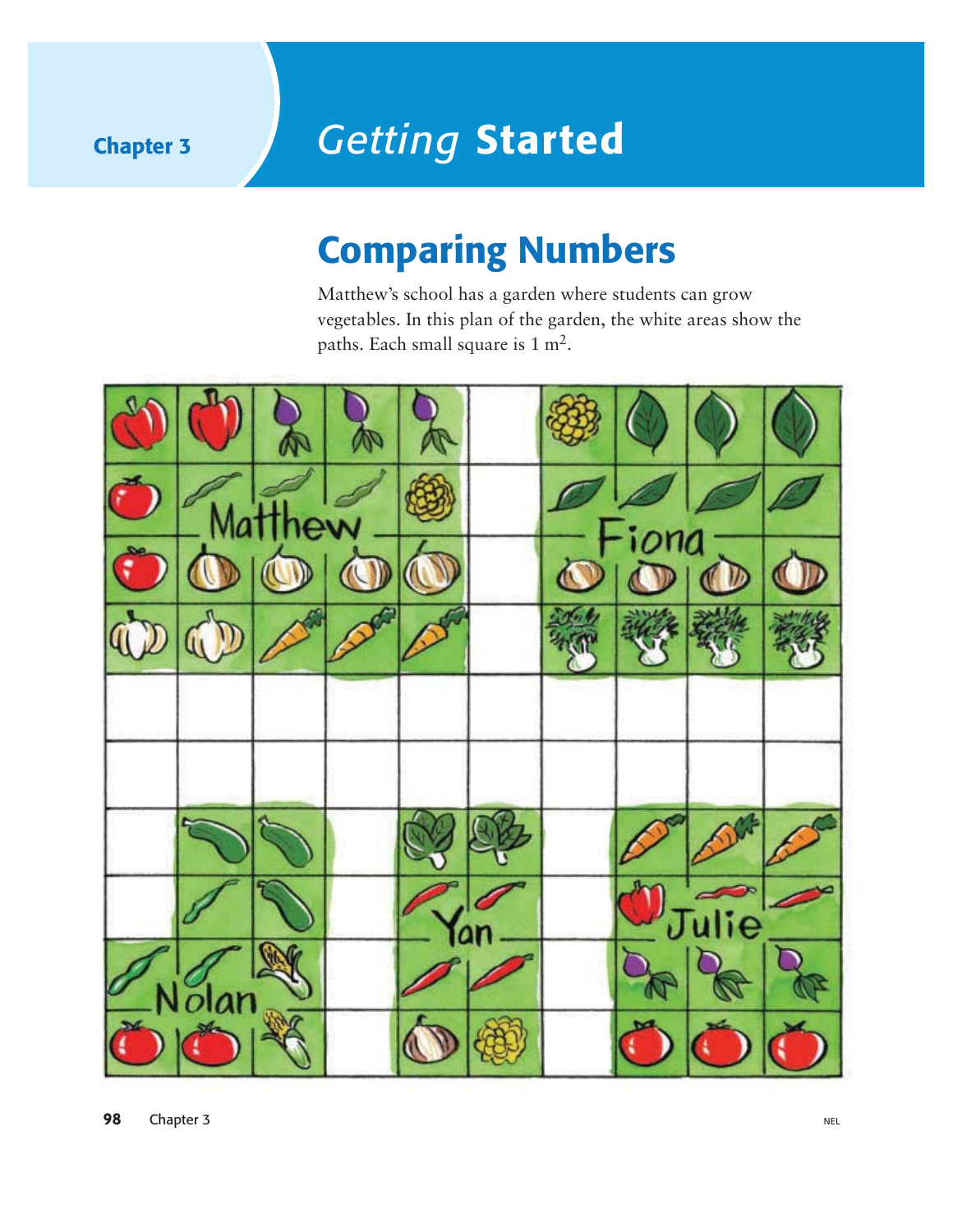#### Communication *Tip*

Decimal numbers can just be called decimals. In this book, they are called decimals.

#### **What decimal describes the total area of the garden that is planted?**

- **A.** How many small squares are there in total?
- **B.** What is the area of Matthew's patch?
- **C.** Compare the area of Matthew's patch with the area of the whole garden. Write your answer as a decimal.
- **D.** Compare the area of every other patch with the area of the whole garden. Write each answer as a decimal.
- **E.** What part of the garden is planted? Write your answer as a decimal.

#### **What Do You Think?**

Decide whether you agree or disagree with each statement. Be ready to explain your decision.

- **1.** Adding decimals is different from adding whole numbers.
- **2.** Every decimal multiplication is related to a whole number multiplication.
- **3.**  $3.2 \div 0.4$  should be less than  $3.2 \div 4$ .
- **4.** Every decimal is equivalent to more than one fraction.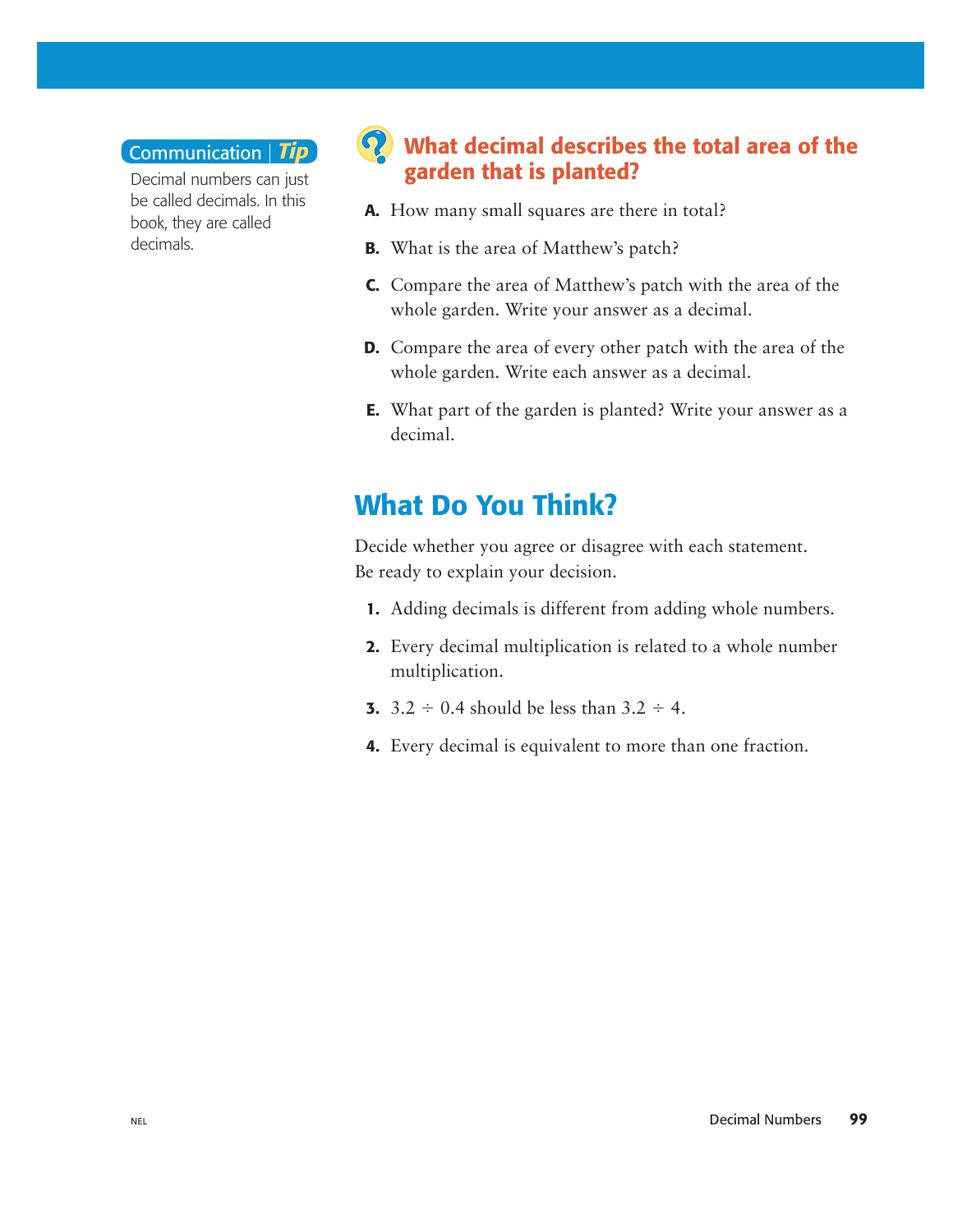### **Exploring Adding and** 3.1 **Subtracting Decimals**



**Add and subtract decimals using mental math.**

## *EXPLORE the Math*

You had \$12.00 for a field trip to the zoo. You spent \$6.50 for the admission fee. You can buy lunch with the money you have left.



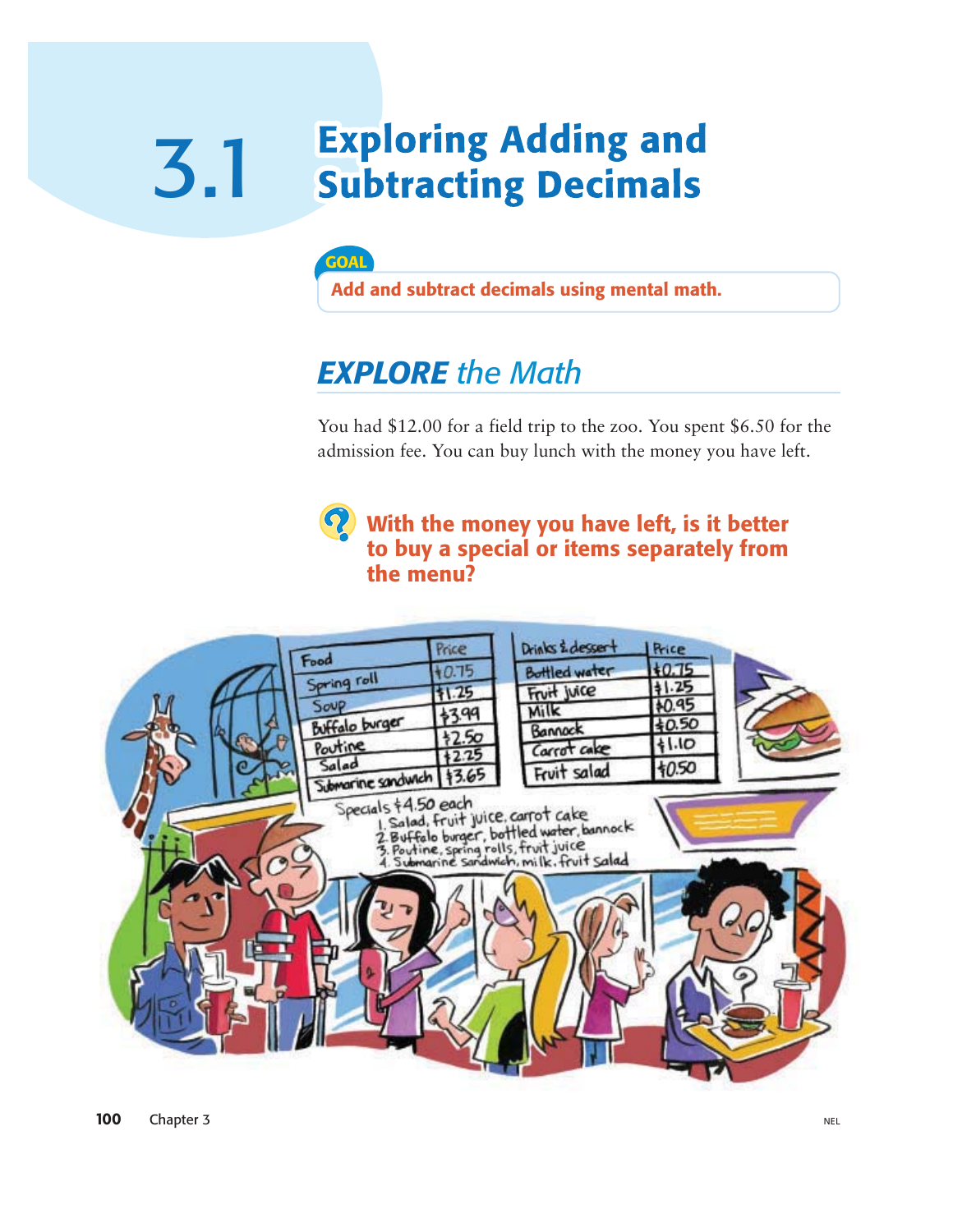# **3.2 Adding and Subtracting**

#### **YOU WILL NEED**

- a place value mat
- base 10 blocks



#### **GOAL**

**Develop strategies to add and subtract decimals.**

## *LEARN ABOUT the Math*

Matthew and Fiona are cutting a water pipe that is 15.000 m long into sections. Matthew needs sections that are 1.614 m, 5.341 m, and 2.172 m long. Fiona needs a section that is 5.000 m long.

#### **Will there be enough pipe left for Fiona's section?**

|                                    | <b>Example 1</b><br><b>Estimating a sum and a difference</b>                                                                                                           |  |
|------------------------------------|------------------------------------------------------------------------------------------------------------------------------------------------------------------------|--|
|                                    | I estimated the length of pipe I will need using front-end estimation.                                                                                                 |  |
|                                    | <b>Matthew's Solution</b>                                                                                                                                              |  |
| 1.614<br>5.341<br>$+2.172$<br>8    | I added the ones.                                                                                                                                                      |  |
| $6 + 3 + 1 = 10$ tenths<br>$= 1.0$ | Then I added the tenths.                                                                                                                                               |  |
| $8 + 1 = 9$                        | I added the two sums. I'll need about 9 m of pipe for my sections.                                                                                                     |  |
| $15 - 9 = 6$                       | I subtracted my estimate from 15 m. I estimate that 6 m of pipe will<br>be left. Since 6 m is greater than 5 m, there will be enough pipe left<br>for Fiona's section. |  |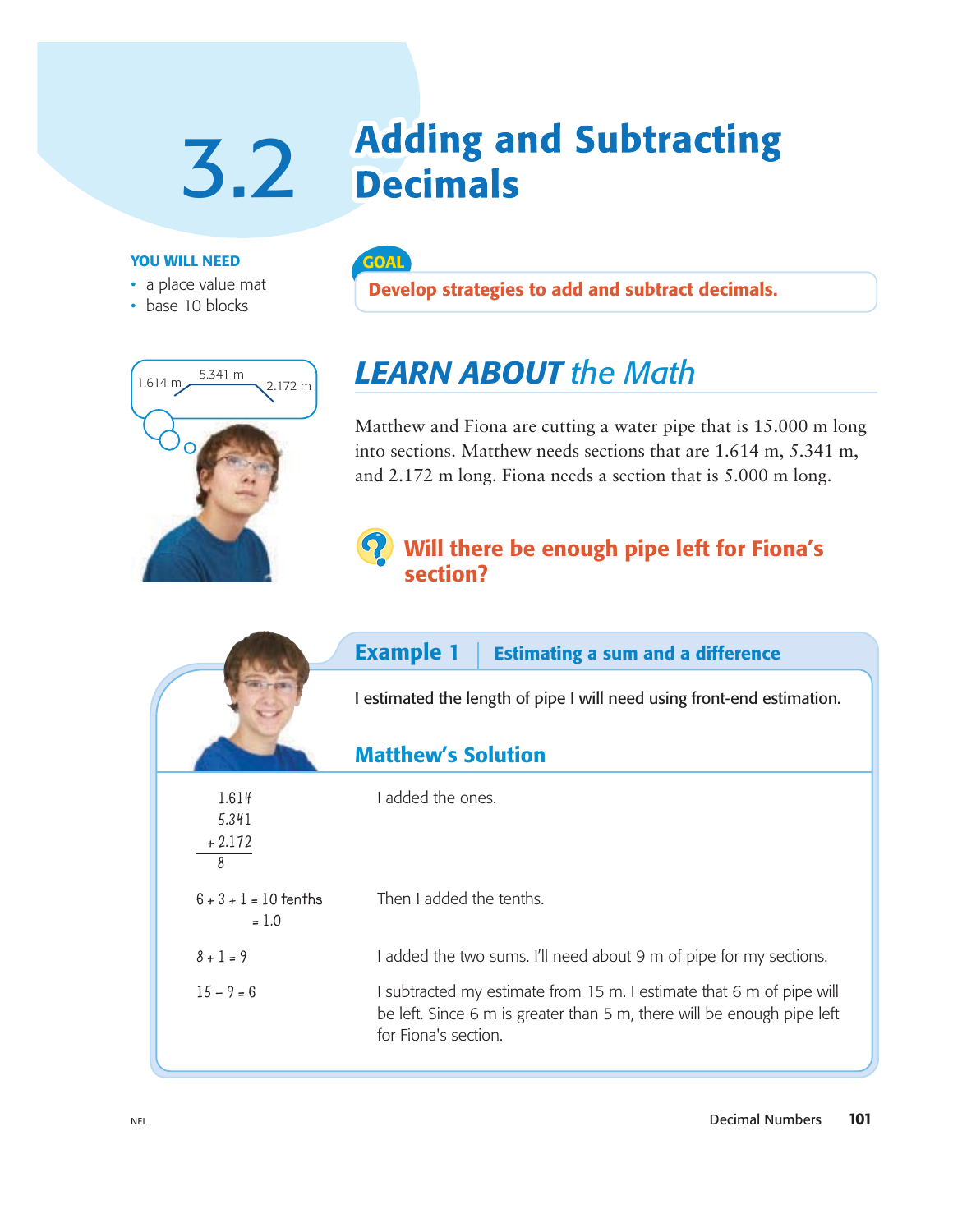#### **Example 2** | Adding decimals

I calculated the length of pipe that Matthew will need.

#### **Julie's Solution**

| Ones | Tenths |                      | Hundredths   Thousandths |
|------|--------|----------------------|--------------------------|
|      |        |                      |                          |
|      |        | ШШ                   |                          |
|      |        | <u>HII HII HII H</u> | a a                      |

| Ones |  | Tenths   Hundredths   Thousandths |
|------|--|-----------------------------------|
|      |  |                                   |

The three sections that Matthew will need are 1.614 m, 5.341 m, and 2.172 m. I modelled the lengths with base ten blocks on a place value mat.

I used the large block to represent 1 so that there would be a block to represent thousandths. The flat represents 0.1, the rod represents 0.01, and the small cube represents 0.001.

I put blocks that were the same together, and I recorded my addition. There were 7 thousandths. I regrouped 10 of the 12 hundredths as 1 tenth.

| 1.614   |
|---------|
| 5.341   |
| + 2.172 |
| 27      |

| Ones | Tenths | Hundredths   Thousandths |
|------|--------|--------------------------|
|      |        | --                       |

| Ones |  | $\bullet$ Tenths   Hundredths   Thousandths |
|------|--|---------------------------------------------|
|      |  |                                             |

**Matthew will need 9.127 m of pipe for his sections.**

I regrouped 10 of the 11 tenths as a one.

| 11 |         |  |
|----|---------|--|
|    | 1.614   |  |
|    | 5.341   |  |
|    | + 2.172 |  |
|    | .127    |  |

| 1.614     |  |
|-----------|--|
| 5 341     |  |
| $+ 2.172$ |  |
| 9 127     |  |

There were 9 ones, 1 tenth, 2 hundredths, and 7 thousandths in total.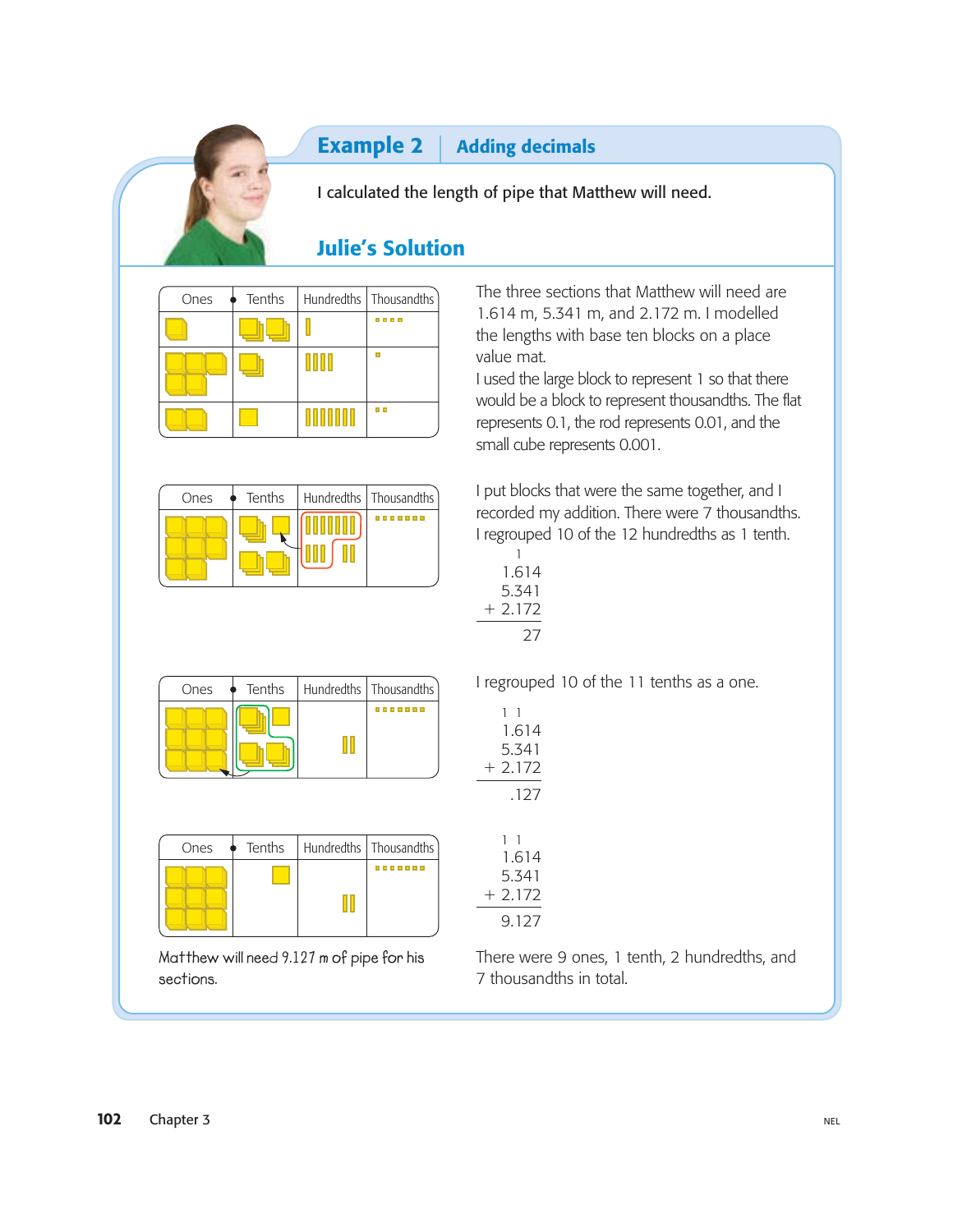#### **Example 3** Subtracting decimals



To calculate the remaining length, I subtracted the amount that Matthew will need from the total length.

#### **Fiona's Solution**

**15.000 – 9.127 is about 15 – 9 = 6.**

**15 000 = 14 999 + 1 - 9 1 2 7 - 9 1 2 7 5 872 + 1 = 5873** I estimated first.

I thought of 15.000 as 15 000 thousandths and 9.127 as 9127 thousands and just calculated  $15000 - 9127.$ I regrouped 15 000 to make the subtraction easier.

**I'll have 5.873 m of pipe to work with.**

I knew the answer had to be about 6, so I could easily place the decimal point.

#### **Example 4** Subtracting decimals using mental math

I imagined a number line, and calculated the length of pipe that will be left using mental math.

#### **Liam's Solution**



15.000 – 9.127 means "How far is it from 9.127 to 15.000?"

I calculated the difference in steps that made mental calculation easier.

#### **Reflecting**

- **A.** How else could Julie and Fiona have regrouped to calculate their answers?
- **B.** Why do you think Liam added 5, then 0.8, then 0.07, and then 0.003?
- **C.** Which method would you have used for the subtraction? Why?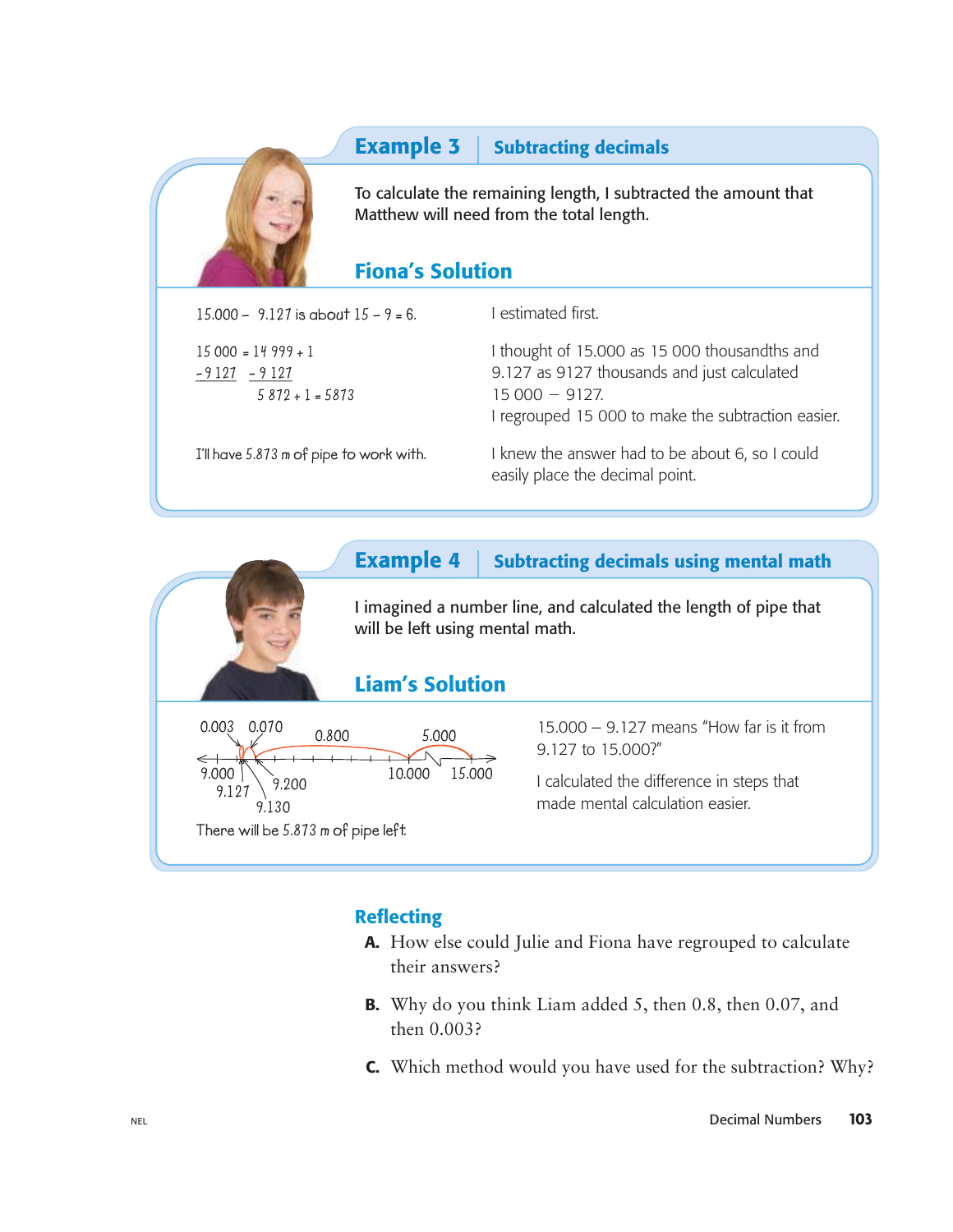## *WORK WITH the Math*

#### **Example 5** Adding and subtracting thousandths

For a science experiment, Amar and William need to add 0.800 g of salt to a beaker of water. Amar has measured 0.345 g of salt, and William has measured 0.406 g. How many more grams of salt do they need?

| <b>Solution</b>                                                                  |                                                            |
|----------------------------------------------------------------------------------|------------------------------------------------------------|
| 0.345                                                                            | Add the amounts that Amar and William measured. Line       |
| $+0.406$                                                                         | up the digits to make sure that you add tenths to tenths,  |
| 0.751                                                                            | hundredths to hundredths, and thousandths to thousandths.  |
| 7910                                                                             | Subtract the total amount that Amar and William have       |
| <del>0.800</del>                                                                 | from the amount that they need. Line up the tenths digits, |
| $-0.751$                                                                         | the hundredths digits, and the thousandths digits.         |
| 0.049                                                                            | Regroup so you can subtract.                               |
| The difference is 0.049, so<br>Amar and William still need<br>$0.049$ g of salt. |                                                            |

#### **Checking A**

| <b>1.</b> Estimate.                           |                           |
|-----------------------------------------------|---------------------------|
| a) $2.321 + 5.309 + 2.100$ b) $9.623 - 5.061$ |                           |
| 2. Calculate.<br>a) $3.05 + 4.26 + 0.63$      | <b>b)</b> $4.563 - 2.937$ |
| <b>B</b> Practising                           |                           |
| <b>3.</b> Estimate.                           |                           |

| a) $2.5 + 12.6 + 20.9$           | c) $78.615 - 29.321$       |
|----------------------------------|----------------------------|
| <b>b)</b> $1.32 + 10.55 + 62.41$ | d) $426.3 + 252.8 - 139.2$ |